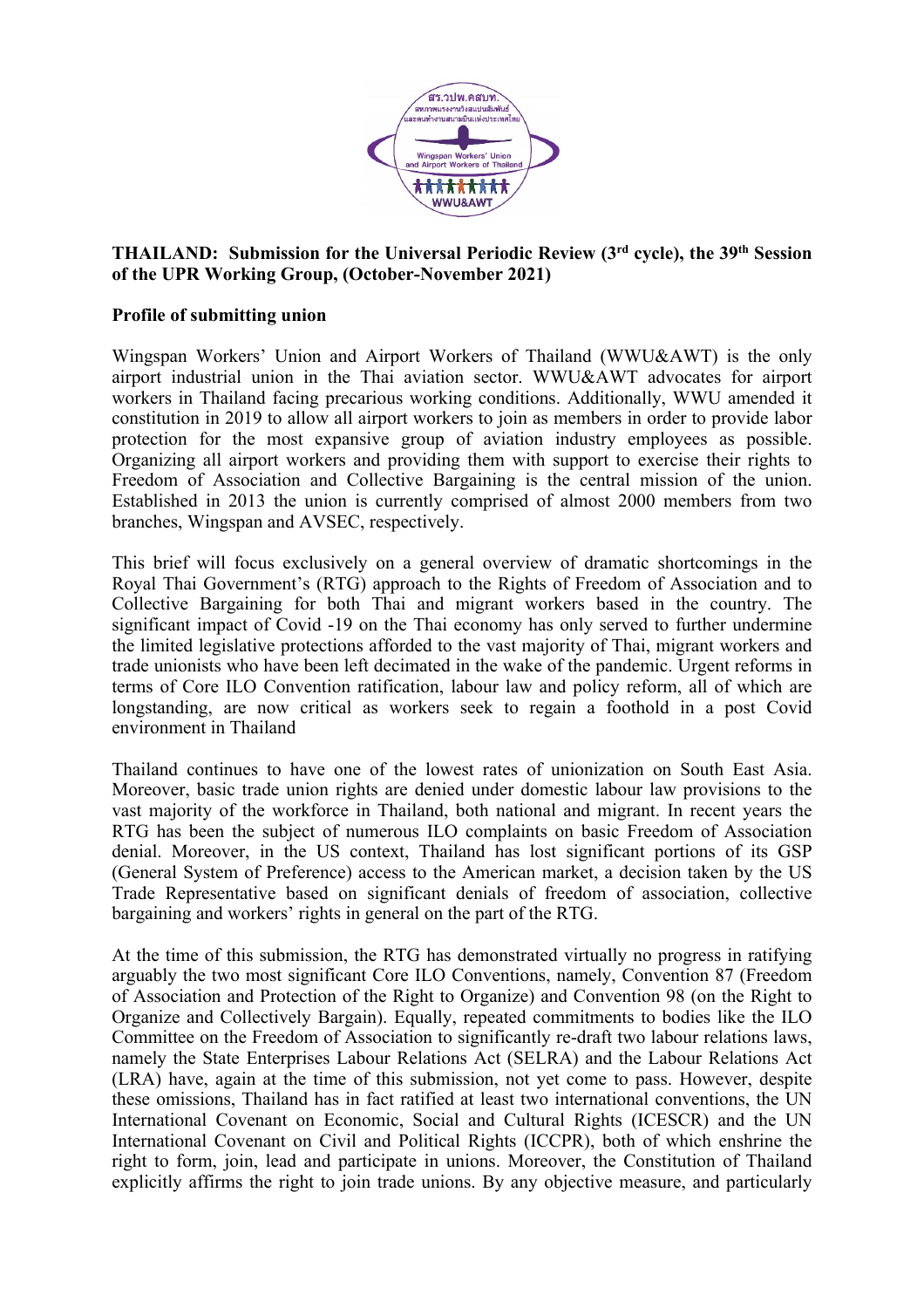over the last 12 months of the Covid-19 pandemic, the RTG have failed in their existing international obligations as well as their Constitutional mandate to protect the rights of workers to join trade unions and towards the preservation of worker rights through the free and unfettered participation in those unions.

Much of the Thai economy remains informalized. Agricultural workers (many of them migrant workers) as well as domestic and other informal workers are unable to form unions or to bargain collectively. The same prohibitions apply to other classes of workers, such as health care providers, administrative employees, public sector workers, civil servants and teachers. However, the restrictions remain particularly harsh in sectors which are completely informalized, operating almost completely outside the purview of Thai domestic labour and employment law, such as large-scale agricultural plantations or aspects of the fisheries sector. Moreover, these dangerous, unregulated and lowly paid industries, are dominated by migrant workers. Migrant workers are effectively completely denied proper freedom of association and collective bargaining rights in Thailand. This is true whether these workers hold positions in the fisheries sector or in theoretically regulated industries like the garmen<sup>t</sup> and textile sector in Special Economic zones, areas dominated by migrant workers. The RTG contends that migrant workers in sectors where unionization is 'permitted' are free to join unions, though they are not permitted to establish unions exclusively comprised of migrant workers or ones led by migrant workers. In practice this effectively prevents any unionization in the most hazardous and unregulated industries in Thailand. Most are dominated by migrant workers. In turn they are prevented, under law, from establishing unions. In short, industries urgently requiring the heaviest regulations and workers' rights protections given the hazardous conditions, meagre pay and benefits are overwhelmingly preventing any unions from being established

The impact of Covid 19 in Thailand has seen an upsurge of worker and trade union violations. As the economy suffers dramatic retractions, many hundreds of thousands of workers, both Thai and migrant, have faced retrenchment. Often this has taken place without, in the case of migrant workers, access to social security support. Additionally, given the sheer scale of the economic collapse, employers have been able to circumvent or simply ignore standard lay-off and closure provisions, not paying workers proper severance under law or in some cases not paying them at all. This is clearly one of the consequences of <sup>a</sup> labor law and policy regime which keeps unions under constant threat in normal circumstances and severely hamstrung during times of crisis.

In May, 2020, Thai International Airways PLC declared its intention to file under Chapter 3/1 of the Thai bankruptcy law for protection and reform. This was followed by the divestment of the controlling stakes by the Ministry of Finance the same month, allowing the Government and business to claim that Thai International Airways was no longer <sup>a</sup> state-owned enterprise. The Registrar of the Department of Labour Protection and Welfare subsequently declared on July 13, 2021, that the Thai International Airways Union had likewise lost its function as <sup>a</sup> state enterprise labour union and would be dissolved with immediate effect (Order No 1/2563, July 13, 2020) <sup>a</sup> clear violation of the successorship doctrine in labour law. The union has over 10,000 members and the incumbent leadership was elected to <sup>a</sup> three-year term in October 2019. The union was also fully re-registered as recently as January 2020 under the State Enterprise Labour Relations Act in January 2020 for <sup>a</sup> three-year term.

What is currently taking place in the Thai Aviation sector exemplifies this trend. In September 2020 Wingspan Services Company Ltd (a subsidiary of Thai Airways-which itself has been the subject of ILO Freedom of Association case complaints) terminated over 2,500 workers. Most had previously been temporarily laid off. The company claimed insufficient income to cover salaries for temporarily laid off and furloughed employees due to the overall bankruptcy of Thai Airways brought about in par<sup>t</sup> by Covid 19 restrictions on international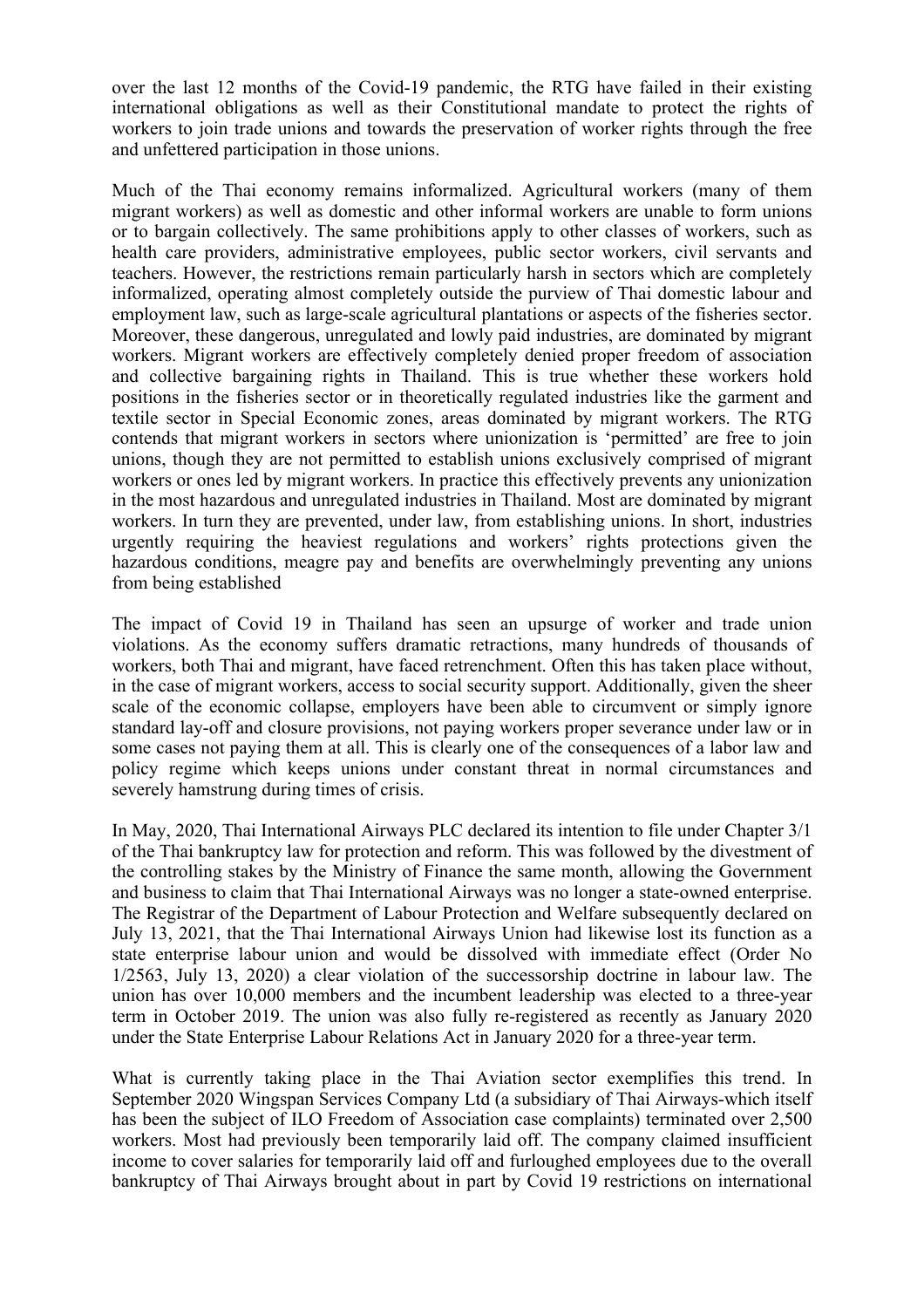travel. There were virtually no negotiations with the Wingspan union on this development and during the interim period <sup>a</sup> succession of leaders of the nascent Wingspan union were not just among those terminated, but seemingly prioritized in those terminations. At the time of writing 10 employee committees of Wingspan, including 8 union committees (which number the union president and general secretary) are facing termination.

AOT Aviation Security Company Limited (AOT AVSEC) , <sup>a</sup> subsidiary company of AOT (Airport of Thailand Public Company Limited, is now operating <sup>a</sup> new airport security business having forced 3000 workers from ASM (formerly the outsourced security company at major Thai airports) to sign resignations letters only to then rehire all workers under new contracts with AOT AVSEC with lower wages, lower benefits , and <sup>a</sup> slew of fundamental worker rights violations such as restrictions on lunch breaks, access to restrooms and eliminating on site first aid rooms

These developments are symptomatic of larger trends. The Thai Government does not protect Freedom of Association and as such companies based in Thailand, throughout all major sectors feel under no compunction to tread on existing labor and trade union rights in the private sector. Companies are too often clearly using the excuse of Covid 19 pressures to undermine and in many cases obliterate trade unions. A large-scale Thai garmen<sup>t</sup> factory faced <sup>a</sup> court order in March 2021 to pay severance as per Thai labor law to over 1000 unionized employees having shut down its operations without meeting its legal obligations to its workforce. This is positive, but the order in itself is seen as an anomaly given the volume of similar incidents across <sup>a</sup> multitude of sectors. Again, this relays the urgency of the need to re-write Thai domestic labour law and related policies to bring them into compliance with international norms. There is no duty to bargain under Thai labor law even when <sup>a</sup> union has been established. Equally, leaders of unions cease to hold positions or be recognized if they are terminated and sadly, the termination of union leaders occurs too often in 'normal' times. It is reaching crisis levels under the economic hardship of Covid.

The 'Covid impact' is also highlighting another dramatic shortcoming in Thai labour relations practice, namely the limited rights of subcontracting and outsourced workers to form, join, lead or advocate in and through, trade unions. These workers are not an aberration in the Thai economy. By some measures they represen<sup>t</sup> over 50% of the entire Thai automotive and manufacturing employment demographic. The litany of cases where subcontracted workers have had their labour rights violated in recent years are too many to name. However, since the last UPR review the following are some examples of what has taken place:

In 2020, <sup>a</sup> major international Automotive supplier forced over 100 sub-contracted workers to resign during the Covid 19 pandemic; in the same year <sup>a</sup> domestic based company forced over 20 subcontracted workers to resign and <sup>a</sup> BMW supplier also forced <sup>a</sup> number of their subcontracted workers to resign. In the same year ye<sup>t</sup> <sup>a</sup> further international player forced their subcontracted workers to continuously change recruitment agencies to avoid paying increased allowances, benefits or run the risk of these employees obtaining permanen<sup>t</sup> status under Thai law.

In 2019, hundreds of subcontracted workers with <sup>a</sup> Japanese electronics conglomerate were laid off after filing <sup>a</sup> legal complaint over discrimination with regard to wages and benefits. In 2019 over 30 subcontracted workers with an automotive parts company in the Thai Industrial Zones filed <sup>a</sup> complaint regarding their wage and benefits discrimination. In 2017 hundreds of subcontracted workers in the Automotive sector filed Collective Bargaining proposals demanding fair wages and benefits in accordance with 'official company policy'. One company involved retaliated by firing these workers but not before requiring <sup>a</sup> number of them to personally hand out job advertisements outside of the plants for their would- be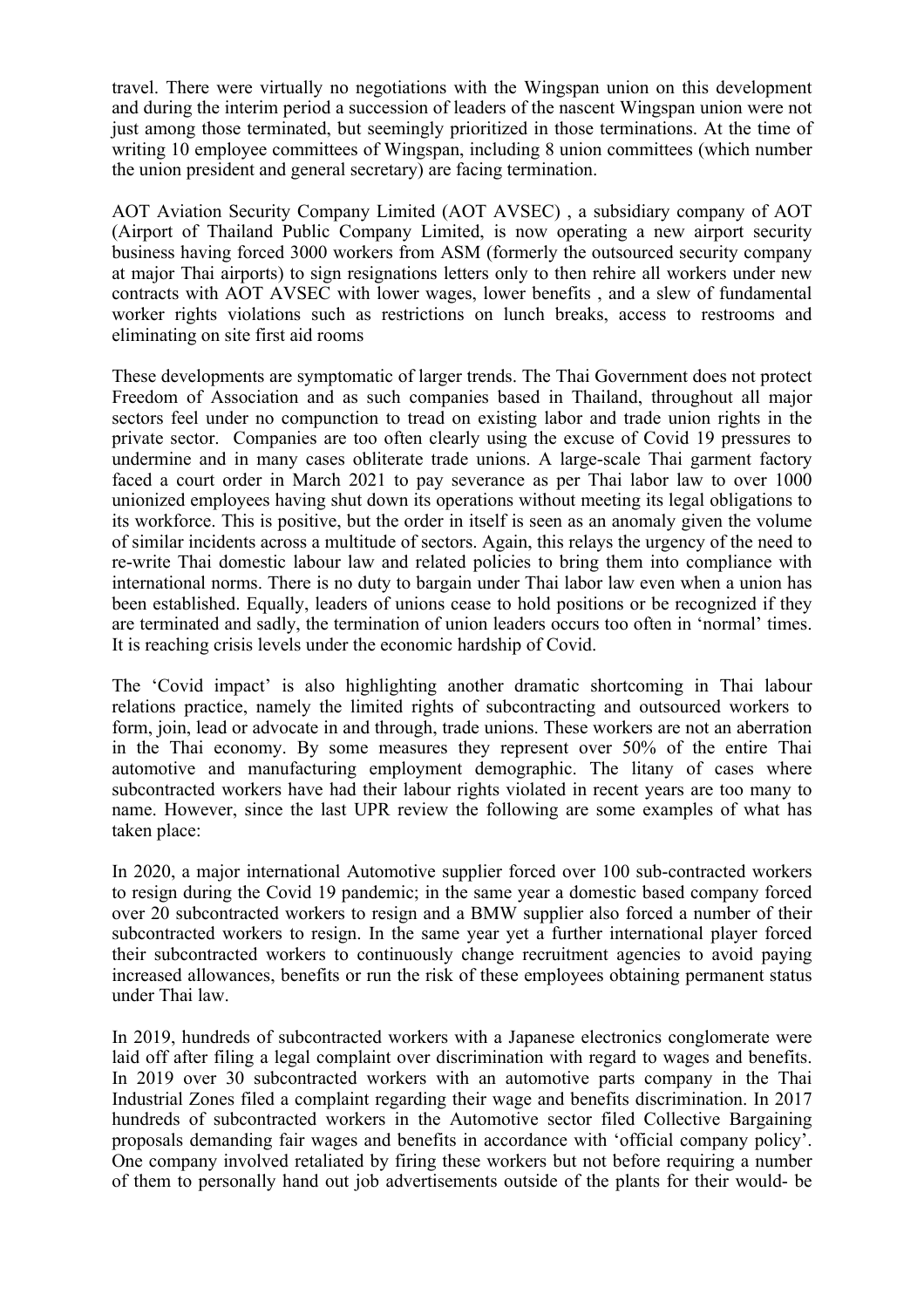replacements. The use of subcontracting workers is dramatically on the rise during Covid 19. Workers who fall under this category are not employees as such of the company where they work. Under law they can form <sup>a</sup> special category of union but cannot join an established manufacturing one in their workplace. They are often made to wear different uniforms to designate their employment status. Negotiations with their 'employer' is done with <sup>a</sup> recruitment agency and so their relations with their actual employer are virtually nonexistent. Workers in this category can spend years as subcontractors, those who agitate or attempt to organize are routinely shifted out of their agency and/or have their short-term contracts ended, something easily achieved under Thai labor law

Finally, since the last UPR the use of 'non labour' laws and practices to undermine unions and create <sup>a</sup> 'freezing effect' on organizing and advocacy has been significantly on the upswing. Actions that are deemed harmful to an employer'<sup>s</sup> reputation have been broadly and expansively interpreted. Even terms within both the LRA and SELRA allow employers to bring suits against trade unionists and workers for merely publicizing facts around labor disputes. The criminalization of standard behaviour of trade union leaders in any other contexts serves to have <sup>a</sup> devastating effect on prospective organizing and justice for workers.

The most recent high-profile example is the case involving 13 trade unionists from the SRUT (State Railways Union of Thailand). The legal proceedings have been ongoing in various forums for over 10 years. Essentially, the origin was the criminalization and handing down of crippling legal fines to these leaders for what under international standards would constitute campaigning around occupational health and safety following <sup>a</sup> fatal train derailment in 2009. At the time of writing following <sup>a</sup> court ruling in October 2020, all 13 face 3 years imprisonment (in addition to having paid exorbitant fines over the course of many years). The international trade union community is deeply engaged in this case and while all 13 unionists are currently free on bail, an appeal of the sentencing decision is to take place in the coming month. Should the appeal and any subsequent application to the Thai Supreme Court fail then these trade unionists, which includes the president of SERC, the ITUC (International Trade Union Confederation) affiliated Thai Confederation, would face years in prison for conducting simple trade union activities. Nothing highlights the impunity under which basic trade union rights can be undermined, at significant human cost than this ongoing legal saga.

In short then, the rights of workers and trade unions in Thailand continue to be systematically undermined. This trend has been exacerbated as Covid 19 has decimated the Thai economy over the pas<sup>t</sup> year. Real and imagined legal bankruptcies have allowed private sector actors to decimate Thai trade unions. Poorly written laws have failed to protect workers and unions in the rush of mass terminations, union leader dismissals and severance violations. Those workers who, by law, due to the sector in which they work or their nationality, are unable to form unions have been left completely without redress to the violation of their labor rights. Rather than engaging trade unions as an equal partner in bankruptcy restructurings or downsizings, companies and the Thai Government have capitalized on the 'opportunity' presented by Covid to decimate an already struggling Thai labor movement. The moment calls for <sup>a</sup> condemnation of these practices and for <sup>a</sup> series of reforms to be pu<sup>t</sup> in place

## **Recommendations:**

Ratification of ILO Convention 87 and 98